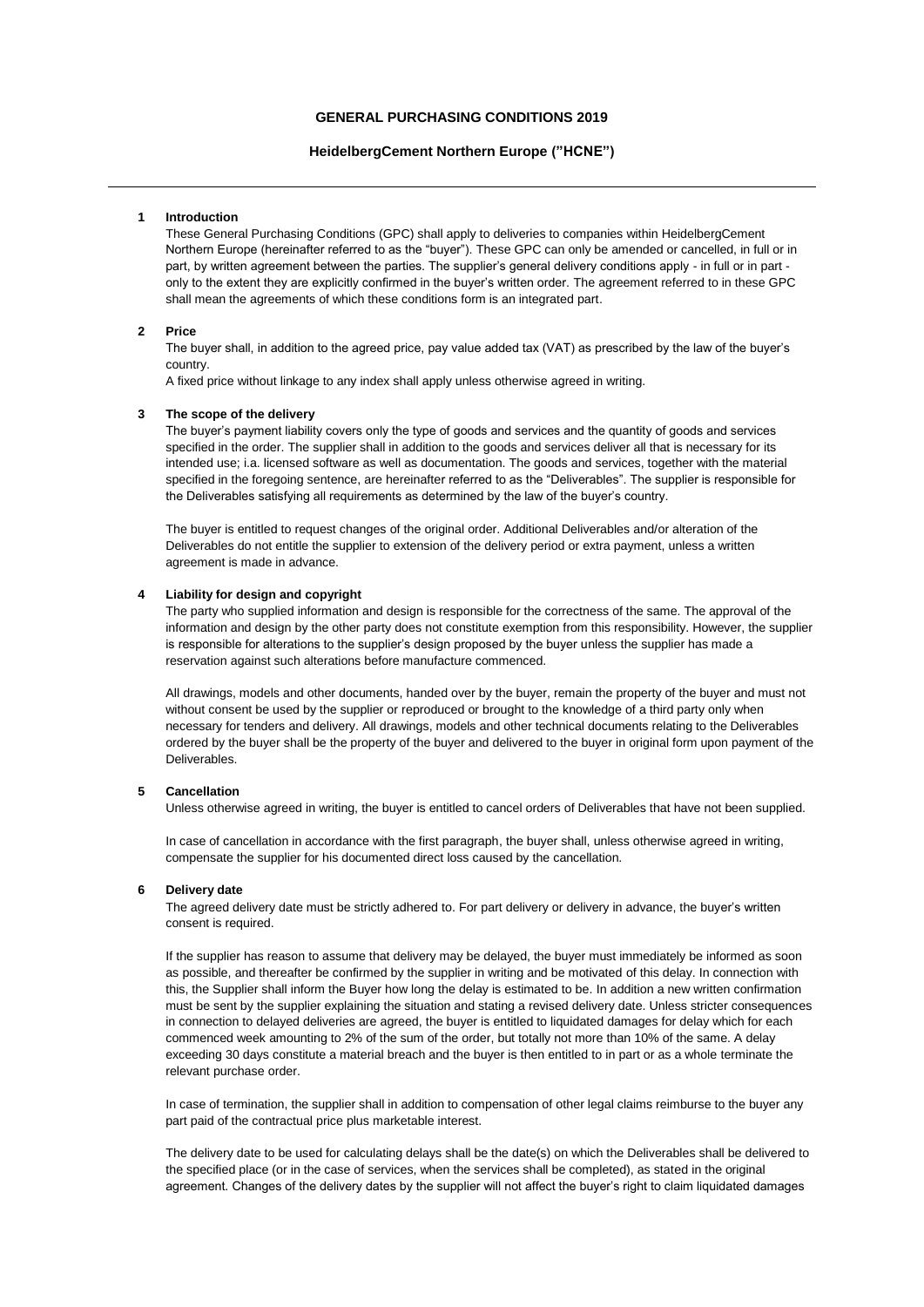except if the buyer desist from claiming in writing.

## **7 Delivery clauses**

Delivery clauses will be interpreted in accordance with the Incoterms 2010.

### **8 Packing and marking**

The supplier is responsible for the Deliverables to be contained and/or packaged in a way that is usual for such Deliverables or, in a manner adequate to preserve and protect the Deliverables from damage and decline in value during transport to the buyer's warehouse and during a reasonable period of storage in a manner suitable for the purpose. Furthermore, the packing shall be such that transport insurance gives the buyer compensation for damage to the Deliverables. The supplier is responsible for marking the Deliverables in a way that satisfies all requirements determined by the law of the supplier's and buyer's countries. In addition the supplier shall mark the Deliverables in accordance with the buyer's instructions, which do not, however, limit the supplier's liability for ensuring that the Deliverables are also marked in accordance with their properties as regards fragility, weather resistance, etc.

## **9 Transport and receiving**

The supplier shall in good time before delivery provide the buyer with the necessary information of importance for transport and receipt of the Deliverables. If the delivery contains Deliverables that are considered as dangerous under the law of either the supplier's or the buyer's country, the buyer must be informed of the relevant facts related thereto separately in writing and before delivery.

#### **10 Buyers preparations for delivery**

The supplier is responsible to inform the buyer in writing of any conditions that must be fulfilled by the buyer to enable delivery and installation. The information must be given in due time before delivery. The supplier is liable for the completeness of this instruction.

## **11 Quality**

All Deliverables must be of at least normal good commercial quality and meet the current norms/standards including current safety regulations. The supplier is responsible for ensuring that the Deliverables supplied are suitable for the stated purpose.

## **12 Guarantees**

The supplier guarantees that the Deliverables comply in their entirety with stated specifications, product leaflets, drawings and samples. The supplier bears full responsibility for ensuring that the Deliverables maintain their contractual properties during the agreed guarantee period. Unless otherwise agreed, the guarantee period is twentyfour (24) months from the date when the Deliverables in their entirety are received, controlled and approved by the buyer.

#### **13 Product Liability**

The supplier is responsible for ensuring that the Deliverables meet all requirements according to the law of the supplier's and the buyer's countries relating to product safety, health and environment. The supplier is liable for costs arising from any order imposed on the buyer in accordance with the aforementioned legislation if the order is based on properties of the Deliverables covered by the purchase.

The supplier warrants that chemical substances sold to the buyer will be delivered in conformity with EC Directive No.1999/45/EC and/or CLP regulation 1272/2008. The supplier's performances shall comply with the REACH regulation, EC no 1907/2006, including future amending legislation. When delivering chemical substances the supplier shall always supply the buyer with the current Safety Data Sheets (SDS). The SDS shall be supplied in the official languages of the countries the chemical substances will be delivered to.

In the countries where the buyer uses EC-online database for their SDS, the supplier will aim to provide for using this database.

#### **14 Safety, Health and Environment**

The supplier shall be responsible for its personnel during the stay at the buyer's plant and for their observance of current safety regulations. The supplier is responsible for informing its personnel of the contents of such safety regulations. The supplier shall ensure that his employees and subcontractors are informed of and respect the public safety regulations as well as the buyer's safety regulations. A breach of such instructions constitutes a material breach of the agreement.

## **15 Defects in the Deliverables**

The buyer shall without undue delay by written notice inform the supplier of any defects of the Deliverables, and shall as far as reasonable give the supplier the opportunity to correct such defects within a specified time limit. On receipt of written notice, the supplier shall remedy the defect without undue delay and at the supplier's own cost. The guarantee period will be extended by the period, during which the Deliverables as a result of the defect cannot be used for their intended purpose. For a repaired or replaced part, a new guarantee period will apply for the same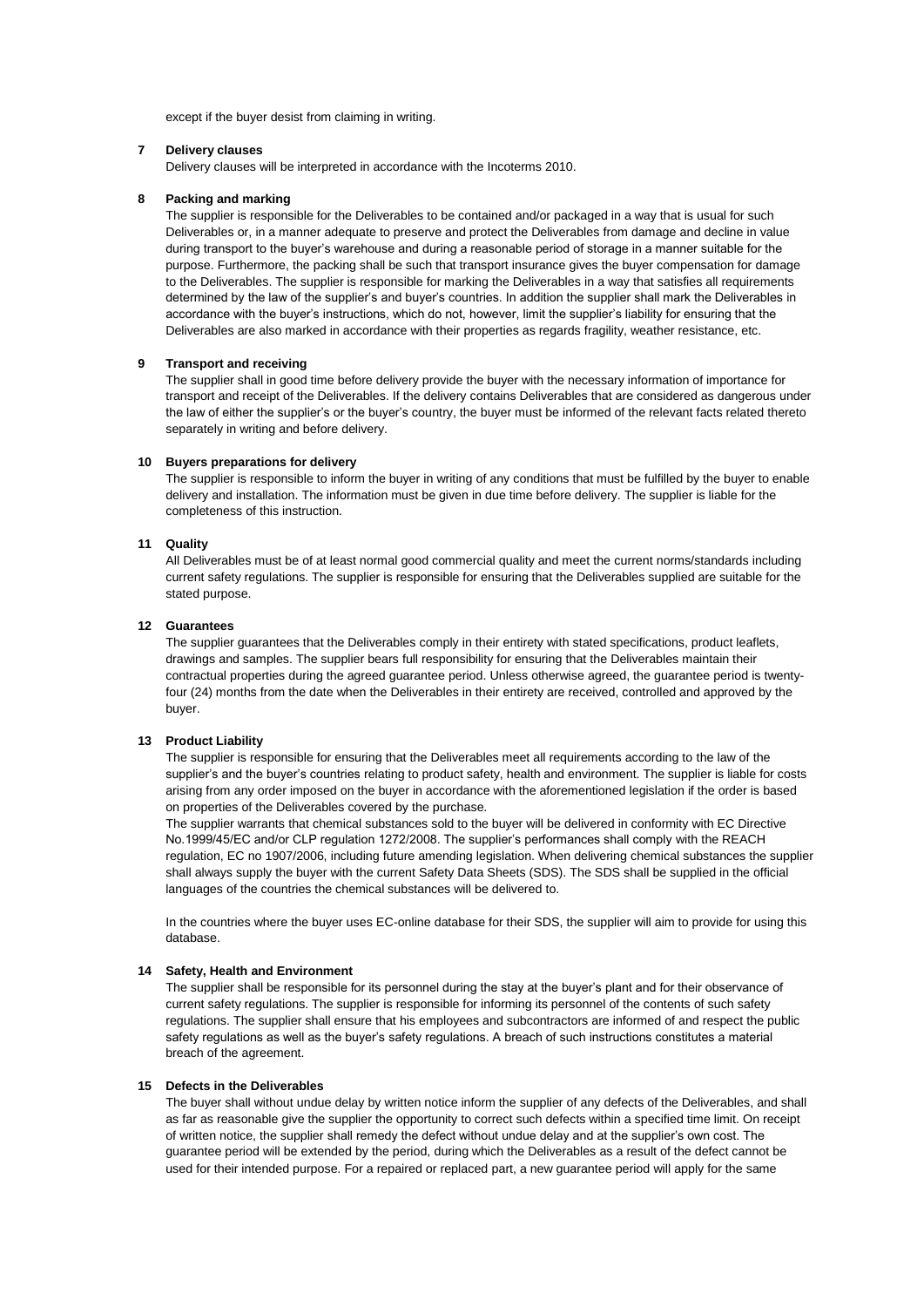period of time as for the original part. All transportation in connection with repair or replacement shall be at the supplier's risk and expense.

The following defects may, without giving the supplier an opportunity to correct as set forth above, be corrected by the buyer at the supplier's expense without affecting the supplier's guarantee responsibilities: a) minor defects; or

b) if the supplier cannot correct the notified defect promptly; or

c) in specially urgent cases

The buyer must notify the supplier in writing that he intends to correct a defect himself in accordance with this clause before commencing any corrective work.

If the supplier is responsible for defects in the Deliverables, he is also liable to pay compensation for loss that occurs as a result of the defect.

If the supplier fails to fulfil his obligation within reasonable time, the buyer may by written notice require the supplier to do so within a final time limit. If the supplier fails to fulfil his obligations within that time limit, the buyer may choose to a) use a third party to carry out the repairs at supplier's expense or

b) terminate the agreement by written notice to the supplier.

In case of termination, the buyer shall in addition to other legal claims be entitled to be compensated for the loss suffered. This compensation shall however, not exceed 15% of the purchasing prices. This restriction does not apply to costs for locating the defects, costs for gaining access to or fitting repaired or replaced Deliverables, or costs arising as a result of the repair or replacement. The restriction shall neither apply in case of damages to life, body and health, gross negligence or wilful misconduct.

#### **16 Payment**

Invoices are to be sent to the buyer's address stated in the order.

Payment of the agreed price shall be made by the buyer to a bank account advised by the supplier and shall be made within forty five (45) days after the buyer has received and approved the Deliverables and the correctness of the invoice.

Any delay from the agreed time schedule will lead to a postponement in payment schedule as well. If payment is not made as agreed, penalty interest will be payable in accordance with the Delayed Payment Act of the buyer's country. If the buyer in connection with the agreement has a justified claim on the supplier, the buyer is entitled to withhold as much of the payment as is equivalent to the claim.

If payment is made before delivery of the Deliverables, the supplier shall clearly identify the Deliverables as property of the buyer by visible marking and shall keep the Deliverables separated from other goods the supplier may have in its possession. Unless otherwise agreed in writing, the risk of loss of or damage to the Deliverables shall pass to the buyer when the Deliverables are delivered to the agreed place of delivery (or in case of services when the services have been approved after inspection).

The buyer may demand a bank guarantee or another security acceptable to the buyer, to be issued to the buyer at the supplier's cost, for any advance payments made by the buyer.

## **17 Insurance**

The supplier shall, during the period stated in clause 12, have customary, adequate third-party insurance covering losses arising from defects in the Deliverables.

The supplier's insurances shall comprise any sickness, injury, death, liability that its staff may incur.

The supplier shall if requested by the buyer, provide the buyer with a copy of the insurance policy. If the supplier omits to do so, the buyer may, at the supplier's expense, take out insurance himself that provides the equivalent insurance cover.

# **18 Commercial documentation**

The buyer's and the supplier's order numbers and names of contact persons must be stated in all correspondence. This must also appear on the invoice and on the delivery note, which must always be enclosed with the Deliverables. If the Deliverables are delivered without a delivery note, extra costs may arise for the buyer, which must be compensated for by the supplier.

The scope of commercial documentation in other respects will be stated in the order.

## **19 Grounds for relief (force majeure)**

A party is entitle to postpone the delivery date if completion of the purchase is prevented owing to circumstances affecting the other party or owing to circumstances beyond the control of the party, such as labour conflict, war, official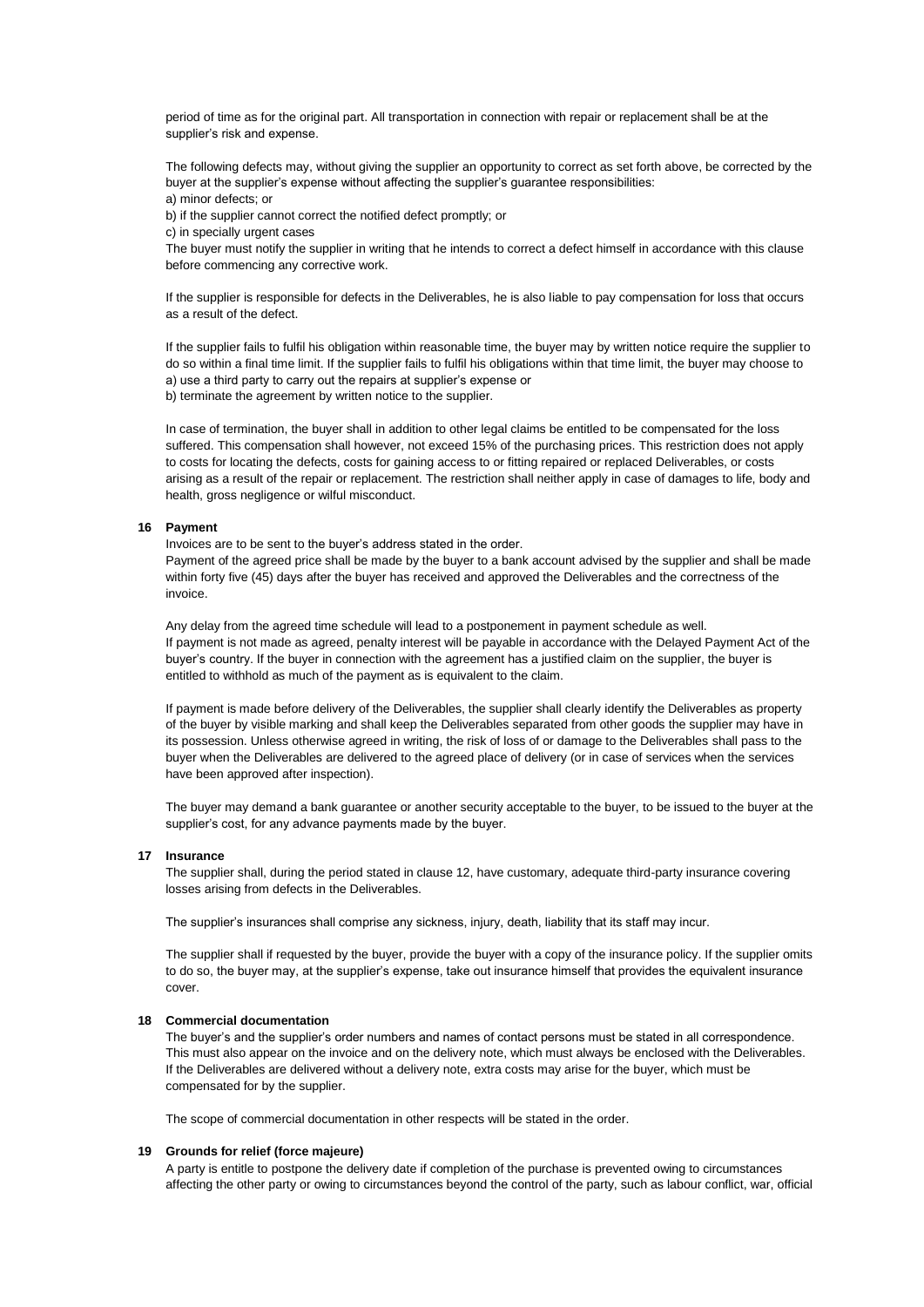decision, extensive operational disruption at the party's plant or that of a subcontractor or another circumstance not caused by the party, that he ought not to have foreseen and whose consequences he could not reasonably prevent. In order to be entitled to postpone the delivery date, the concerned party must inform the other party immediately that circumstances giving grounds for relief have arisen.

If the purchase cannot be completed within a reasonable period owing to circumstances in accordance with this clause, a party may cancel the purchase to the extent its completion is prevented.

#### **20 Environmental and Supplier Code of Conduct aspects**

When designing a product and choosing material and manufacturing methods, the supplier shall take appropriate regards to environmental aspects. Environmental protection to achieve sustainability and to improve quality shall be a key principle for all business.

It is the buyer's goal that all work and activities in connection with agreements are pursued in compliance with internationally recognized and fundamental environmental, labour and social standards. The buyer has compiled its sustainability requirements in HeidelbergCement's "Supplier Code of Conduct" which is announced on local company web-sites. The supplier warrants and undertakes to comply with the HeidelbergCement's "Supplier Code of Conduct" in every respect.

The supplier shall further ensure that its subcontractors observe these standards and requirements likewise.

On its request, the buyer shall be entitled to examine and verify the supplier's system for safeguarding HeidelbergCement's "Supplier Code of Conduct".

Should the buyer notice that the supplier and/or his sub-contractors do not comply with the HeidelbergCement Supplier "Code of Conduct", the buyer is entitled to terminate the agreements which are affected by such noncompliance.

#### **21 Supplier Trade Compliance**

The Supplier represents and warrants that:

a) it will comply with all regulations prohibiting bribery, corruption, money laundering, extortion and tax evasion, to the extent such regulations could reasonably be presumed to be applicable to the Supplier and/or the Purchaser, including at all times all such regulations enacted, administered, imposed or enforced by the European Union or the U.S. Government;

b) neither itself nor any of its employees, assignees or other representatives, directly or indirectly has or will (i) promise, offer, pay, solicit or accept a promise of or request for bribes or kickbacks of any kind; (ii) utilize other techniques, such as subcontracts, purchase orders or consulting agreements to channel payments or other benefits to government officials, to employees of the other contracting party or to their relatives or business associates, with the intention to influence or induce the referred owner or employee to use his or her influence to assist in obtaining or retaining business or securing any improper advantage;

c) it shall strictly comply with and adhere to all regulations pertaining to (i) import and export controls of strategic or sensitive items such as for example dual-use items and items on the U.S. Commerce Control List, and (ii) international trade and/or economic sanctions, that could reasonably be presumed to be applicable to the Supplier and/or the Purchaser, including at all times all such regulations enacted, administered, imposed or enforced by the United Nations Security Council, the European Union or the U.S. Government (jointly "**Trade Restrictions**");

d) it has not and shall not, whether directly or indirectly through an affiliate, third party or otherwise, (i) sell, provide, export, re-export, transfer, purchase, lease, lend, consign or otherwise acquire, release or dispose of any products or services under this Agreement in violation of any Trade Restrictions, (ii) provide financial assistance to, enter into agreement or arrangement with or otherwise deal with any person or entity that is, or is owned or controlled by persons that are, the targets of any blocking or asset freezing measures under Trade Restrictions ("**Sanctioned**  Persons"); and (iii) in a diligent and appropriate manner, prior to entering into any agreement or dealing, verify that any person with whom the Supplier intends to do business in respect of any products or services under this Agreement (including without limitations sub-suppliers, sub-contractors, distributors, agents and dealers), is not a Sanctioned Person; and

e) it is not (i) a Sanction Person nor (ii) directly or indirectly managed, owned or controlled by a Sanction Person.

The Supplier undertakes to promptly disclose to the Purchaser together with all relevant facts any directly or indirectly concluded, reasonably suspected or alleged violation of clause 21 (a)-(e) above.

The Parties agree that any breach of clauses 21 shall be considered as a material breach of the Agreement.